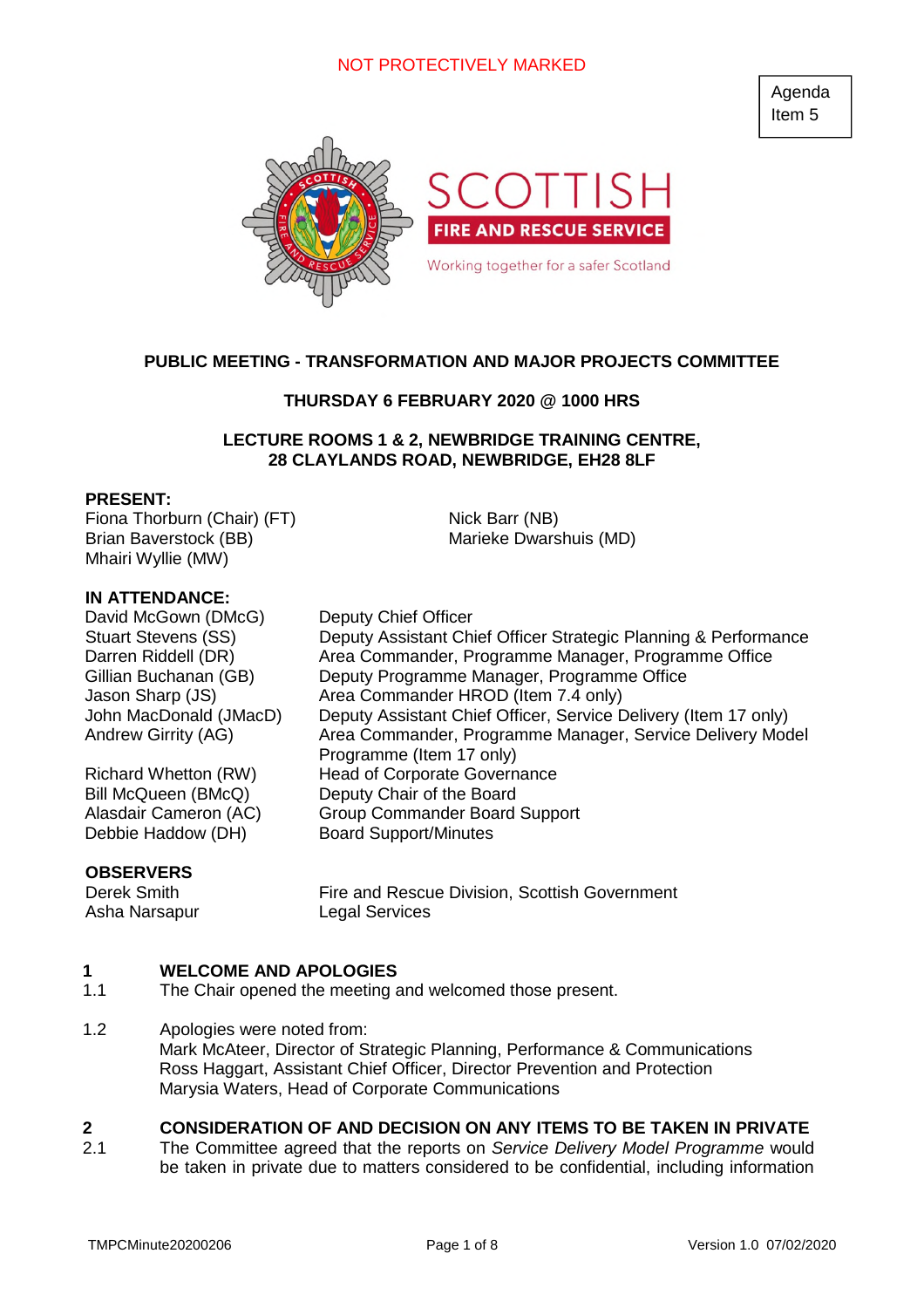# NOT PROTECTIVELY MARKED

relating to any consultations or negotiations or contemplated consultations or negotiations in connection with any labour relations (Standing Order 9F).

2.2 No further private items were identified

#### **3 DECLARATION OF INTERESTS**

3.1 **None** 

#### **4 MINUTES OF PREVIOUS PUBLIC MEETING: 7 NOVEMBER 2019**

- 4.1 *Command and Controls Futures* would be added to the Forward Plan as a standing agenda item.
- 4.2 Reference to Marysia Waters (MWa) to be applied consistently throughout minutes.

### 4.3 **Subject to the above amendments being made, the minutes of the meeting held on 7 November 2019 were approved as a true record of the meeting.**

#### **5 ACTION LOG**

5.1 The TMPC Rolling Action Log was considered and actions were agreed and updated.

Item 7.7.3 Service Transformation Projects RRU Phase 1 – Action to remain open.

Item 7.8.3 Service Transformation Projects Rural Full Time Post – Action to remain open.

Item 12.4 Communication and Engagement Update – To be discussed under agenda item 9.

#### **7 SERVICE TRANSFORMATION PROJECTS**

#### 7.1 **Service Transformation Programme Dashboard**

7.1.1 DR presented the Service Transformation Programme Dashboard, noting all projects were currently showing green. The Service Delivery Programme Model project would be discussed further in the private session.

#### **7 MAJOR PROJECTS**

#### 7.1 **Major Projects Dashboard**

7.1.1 DR presented the Major Projects Dashboard noting the Command and Control Futures report, discussed during the private session at the previous meeting had been resubmitted for public discussion.

#### 7.2 **Command & Control Futures – Change Request and Dossier**

- 7.2.1 DMcG presented the project change request and dossier for noting.
- 7.2.2 The Committee noted 'Resources' were being amended to amber and were subject to full review of costings associated with extending the project team. These costings would be submitted to the next POB meeting (26 February 2020).
- 7.2.3 Following a brief discussion, it was agreed that a detailed explanation regarding what the phase technical debt meant, including impact on timing (Gantt chart) and addressing the associated technical aspects would be circulated by email.

**ACTION: DMcG/PO**

#### 7.2.4 **The Committee noted the report.**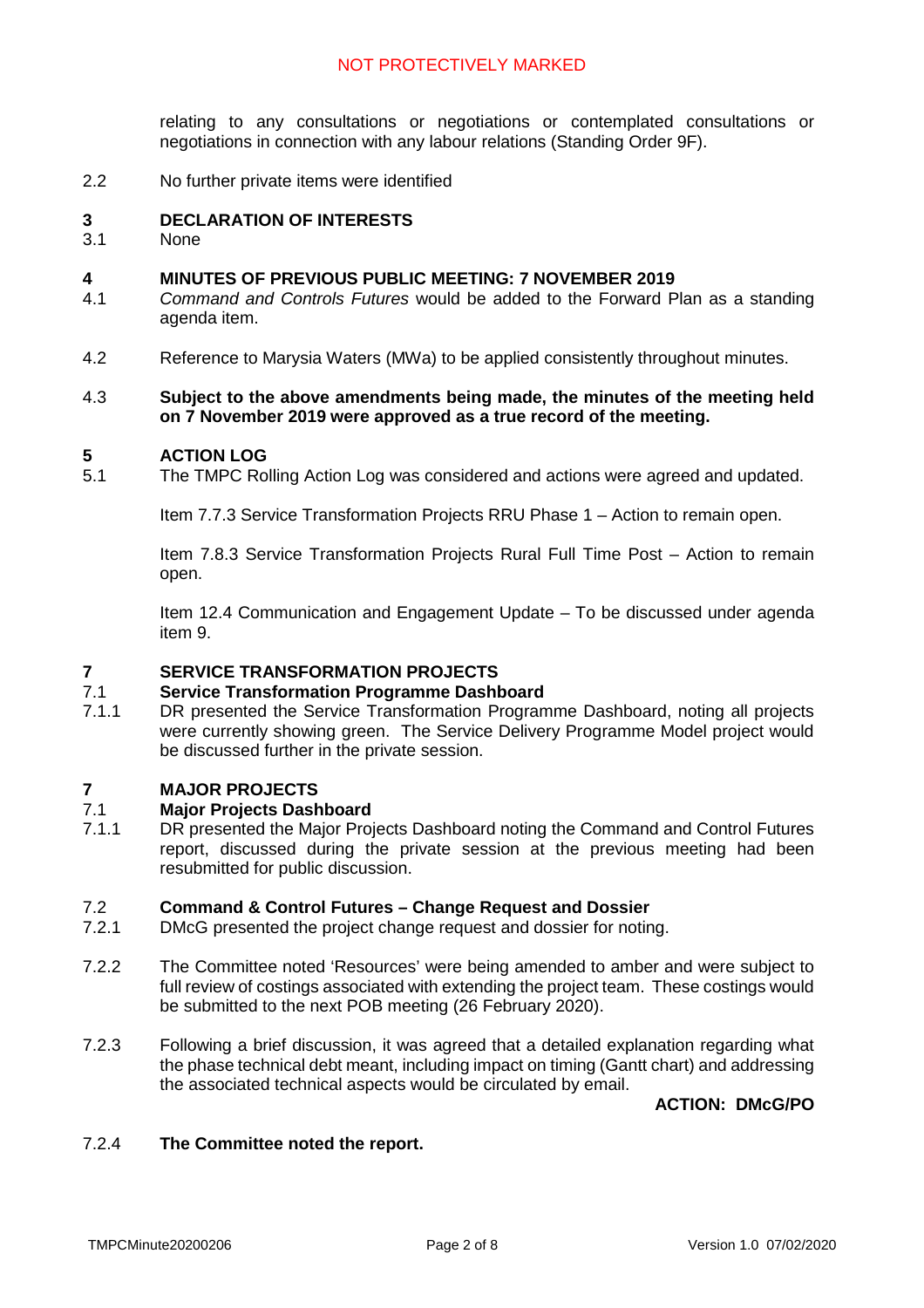#### 7.3 **Newbridge Training Facilities – Closing Report**

- 7.3.1 DR presented the closing report for noting.
- 7.3.2 The Committee noted and welcomed the comprehensive list of lessons learnt and were advised that these were published on the iHub to aide future projects and project managers. Work was ongoing in regard to improving closing reports, evaluating projects, and increasing communications eg to highlight the value in reading these lessons learned to support individual projects and provide simplified messaging from the Programme Office.

## 7.3.3

## **The Committee noted the closing report.**

7.4

#### 7.4.1 **People and Training System Brief and Dossier**

JS presented the project brief and dossier for noting, highlighting the tasking of the ICT Application Strategy's sub group to analyse and recommend the replacement of critically ageing and end of life People and Training Systems (P&TS). The overarching objective was to ensure that future P&TS had the ability to interface or integrate to reduce duplication of effort. The constraints of this major project would include significant resources and funding. A hosted vendor engagement event to discuss what the future output based requirements would be required and further engagement events are planned. The importance of people and training data for CCF was also discussed.

*(B Baverstock joined the meeting at 1030 hrs)*

- 7.4.2 JS advised the Committee of 3 options available, these where one single system, several interfaced systems from one vendor or several individual systems which have the ability to interface.
- 7.4.3 The Committee raised their concerns on how this project links with the overall ICT Strategy and also the high level of risks associated with the project, as it is not clear within the paper presented, however assurance was given that this does align. The Committee noted their disappointment at the lack of prior awareness of this issue given the project started in June 2019 and the importance of the Committee being involved at an earlier stage to scrutinise, challenge, support and add value.
- 7.4.4 DMcG noted that a clearer link to the ICT strategy and the wider Digital Strategy would have been helpful, however, he was content with the stage at which the project was currently at and also the presentation of the dossier/brief. The project was at a very early stage of market research and could be halted at any time. The risk had been added to the risk register last year.
- 7.4.5 The Committee requested the reframing of the paper to provide more clarity including links to CCF and the Digital Strategy and phasing of project. To be included on Forward Plan for May 2020.

**ACTION: PO/JS**

#### 7.4.6 **The Committee noted the project brief and dossier.**

*(J Sharp left the meeting at 1050 hrs)*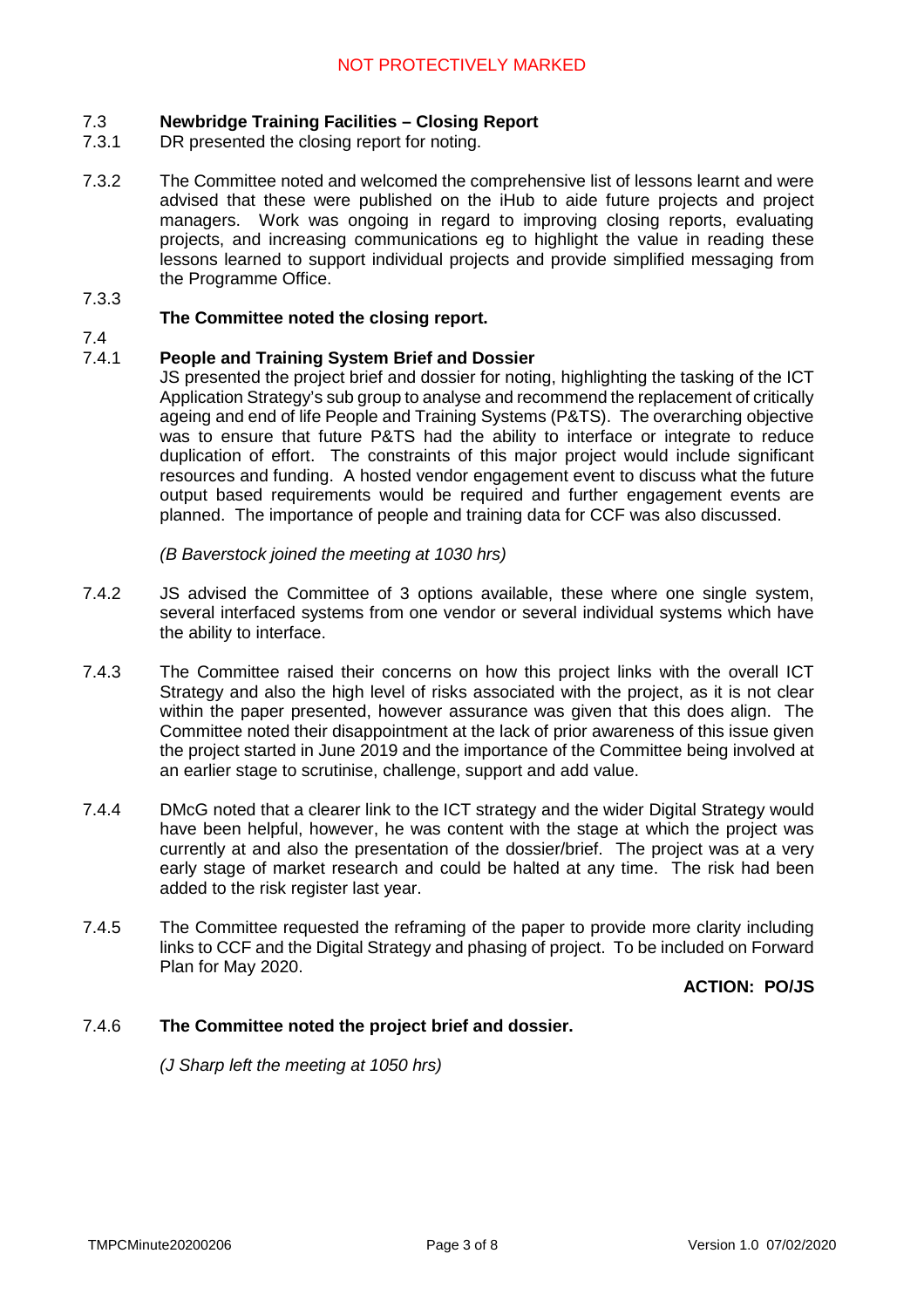#### **8 GENERAL REPORT**

### 8.1 **Gateway Review – Action Plan Update**

- 8.1.1 DR presented the report and highlighted the following:
	- Action still to be signed off relates to the upcoming Gateway Review, implementation of InPhase or review of governance of projects recently completed.
	- Meeting with Scottish Government's Gateway Review Team scheduled (6 February 2020) to set out the detailed scope of Gateway Review 0.
	- Gateway Review 0 scheduled for 16-18 February 2020.
- 8.1.2 The Committee asked how the proposed Internal Audit review would fit with the scope of the upcoming Gateway Review and were informed that the scope of the review would be discussed at the meeting later today.
- 8.1.3 In relation to R3/5 (Governance proposals), it was noted that this action would be closed off prior to the next meeting (May 2020) although it was acknowledged that this was an ongoing process of improvement.

### 8.1.4 **The Committee noted the report.**

### 8.2 **Gateway Review 2020 Update**

8.2.1 Covered under item 8.1.

### 8.3 **Benefit Management Tracker**

- 8.3.1 DR presented the Benefits Management Tracker for noting, highlighting the ongoing work in benefit mapping and baselines including quantifiable benefits (financial tracking).
- 8.3.2 The Committee welcomed the ongoing development of the tracker and commented on the need to accurately articulate the benefits. GB advised that 2 or 3 succinct measurable benefits were now being identified for projects and would be included within the future reports. RW stated that outcome delivery workshops were being explored.
- 8.3.3 RW informed the Committee that discussions were ongoing with consultants (Future Proof Learning), who are part of the Scottish Government's framework, regarding benefit tracking modelling.
- 8.3.4 The Committee requested an update on the potential internal resource around benefits tracking.

# **ACTION: RW**

### 8.3.5 **The Committee noted the report.**

### 8.4 **Rapid Response Units Phase One Project Evaluation Scope**

- 8.4.1 RW presented the Committee with the project evaluation scope for the Rapid Response Unit (RRU) Phase One project and highlighted the following key issues:
	- Scope of evaluation includes project health, outputs, benefits/disbenefits, performance measures, lessons learned, risk, governance, EIA/DPIA and ultimate transition to business as usual.
	- Timescale for completion end of March 2020.
	- Process will help to develop simple template/evaluation scope.
	- Consideration to be given to potentially outsourcing evaluations going forward.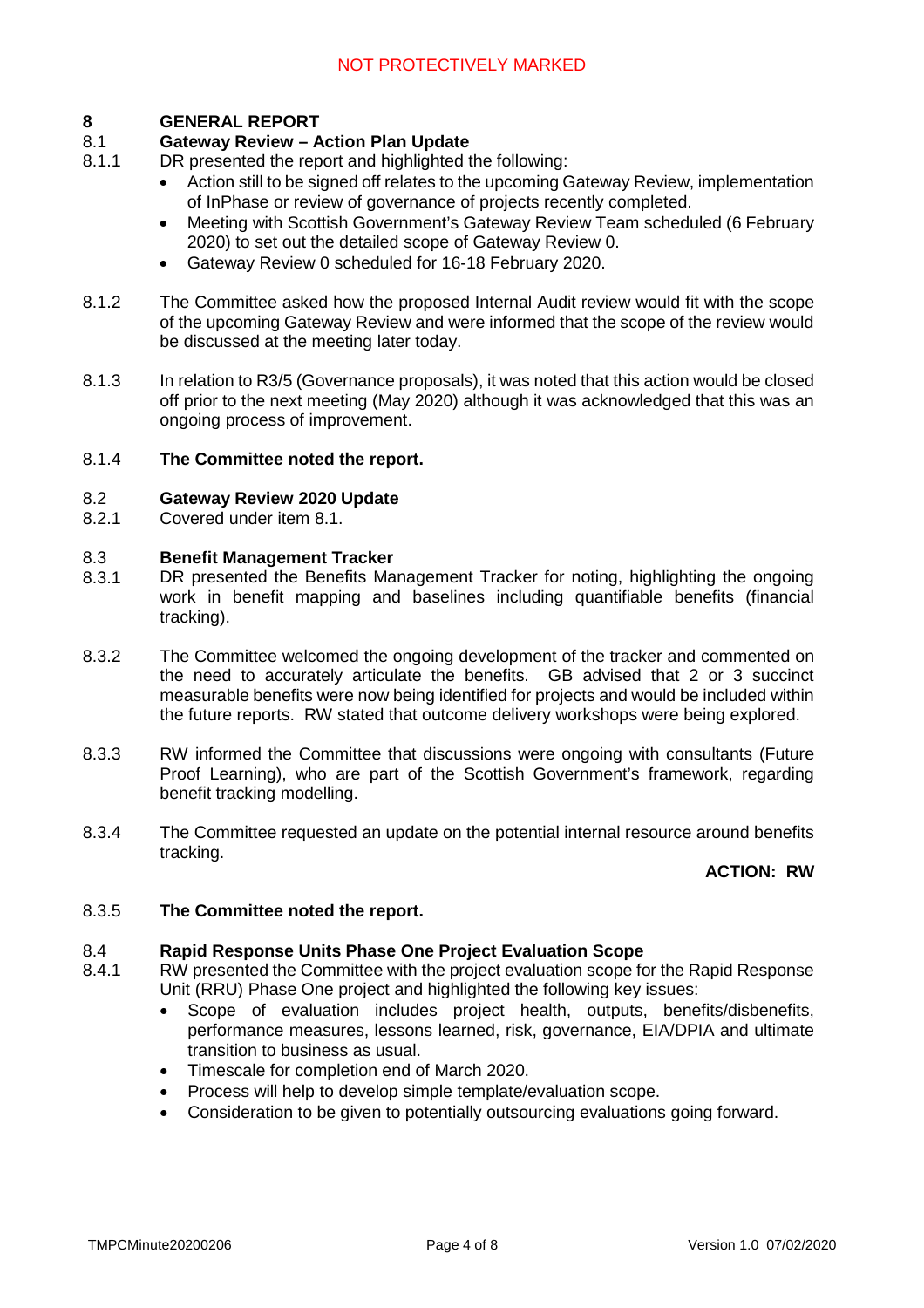- 8.4.2 RW confirmed that interviews to gain feedback would be scheduled with project managers, nominated end users, finance representative, POB/TMPC representative, risk manager, information governance and equalities representatives. The Committee suggested that the second phase evaluation process include capturing views of end users not previously nominated within the initial evaluation process.
- 8.4.3 The Committee commented on their expectation of the project's evaluation and in particular, what difference did the investment of £7m in the introduction of RRUs make. RW confirmed that the evaluation would look at whether the project delivered on the original specification ie crewing levels, increased availability, etc.
- 8.4.4 RW stated that the evaluation was being carried out in-house to facilitate a timely process and that the scope of the evaluation would look at project benefit/disbenefits which would include improved availability, response times, etc.

#### 8.4.5 **The Committee noted the report.**

#### **9 COMMUNICATIONS AND ENGAGEMENT UPDATE**

- 9.1 RW provided a verbal update to the Committee, highlighting the Staff First principle and the following key issues:
	- Individual Communications Officers assigned to support Project Managers to create their project OASIS plan.
	- Communication Planning and Discussion was a standing agenda item on various Programme Boards.
	- Focus from Comms to get the project managers to think about audience and stakeholder engagement.
	- Training opportunity being explored with the Consultation Institute.
	- Recent communications activities included Newbridge Training Centre, Pay Negotiations and Youth Volunteer Scheme Programme Board.
	- Discussions underway in regard to creating more regular briefs for all staff relating to ongoing projects.
	- Internal Communications review to be submitted to Strategic Leadership Team (13 February 2020).
- 9.2 The Committee were unclear on the engagement strategy and how the Service ensures that the views of the Scottish's pubic were being captured through the engagement process and that our staff have the necessary skills. DMcG suggested that this would be discussed further under the Service Delivery Model Programme agenda item.
- 9.3 The Committee requested clarification on the difference between communications and engagement with a focus on engagement aspect and any associated skills development.

## **ACTION: RW/MWa**

#### 9.4 **The Committee noted the verbal update.**

#### **10 RISK**

#### 10.1 **Risk Tracker/Dashboard**

- 10.1.1 RW presented the risk tracker/dashboard for noting, highlighted the amended format which was due to changes in risk categories and the potential further amendments.
- 10.1.2 The key changes were:
	- New risk SW6 (Availability of funds/unknown costs associated with S&W project).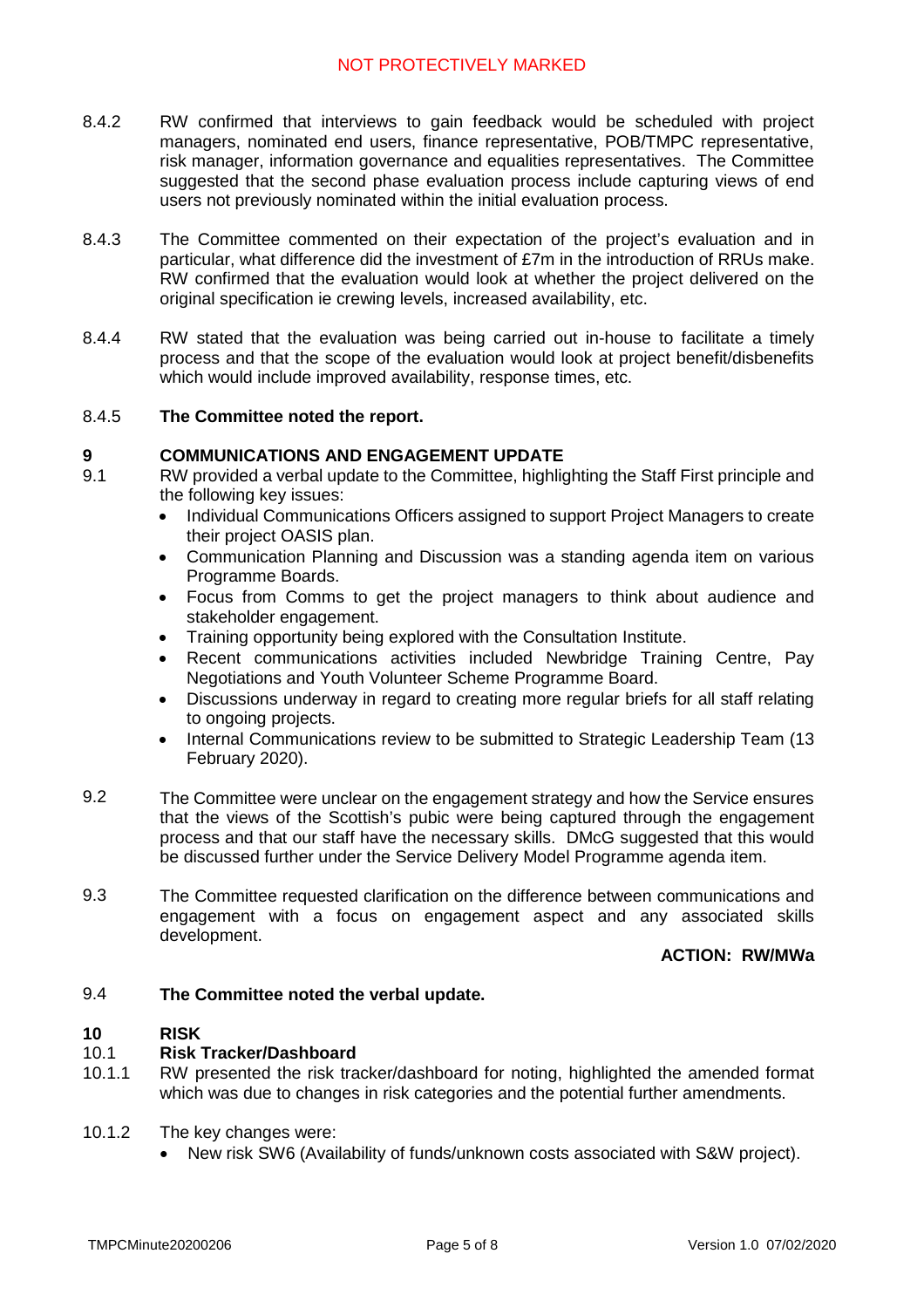- CCF3.2 (Risk ongoing EU-exit process and impact on CCMS project) risk rating has been decreased due to controls put in place.
- Removal of SW14 (Adequacy of initial business scoping to meet business requirement and delivery on time in relation to S&W).
- Removal of OCHA 12 (Failure to offer operational crews similar immunisations to SAS group, failure to deliver SFRS's immunisation programme) from this register but would remain a high risk on the project risk register.
- 10.1.3 The Committee requested a covering report to be provided to highlight/provide clarity on changes.

## **ACTION: PO/RW**

#### 10.1.4 **The Committee noted the risk tracker/dashboard.**

#### 10.2 **Strategic Risk Register**

- 10.2.1 RW presented the Strategic Risk Register for noting, highlighting that the remaining actions for Quarter 4 were expected to be completed on time and that the Committee should be aware of work ongoing, under the auspices of the Audit & Risk Assurance Committee, to broadly look at risk management to review the entire risk register.
- 10.2.2 RW has provided feedback that the simplification of the high-level risk register and that the Service should be looking at strategic risk on the effective management of change or failing to demonstrate effective management of change. This would then encompass a range of pieces in terms of effective controls to demonstrate programme/project planning, financial tracking, benefits identification. Therefore, the risks were being managed and the governance of the portfolio effective.
- 10.2.3 The Committee were made aware of the Internal Audit's Risk Management audit currently underway and that this area will be a focus for the newly appointed Internal Auditor (Scott-Moncrieff).
- 10.2.4 RW to feedback in relation to the concerns of the overall management of change, and that the strategic risk is the primary focus of this Committee.

### 10.2.5 **The Committee noted the report.**

*(Meeting broke at 1135 hrs and reconvened at 1145 hrs)*

#### **11 REVIEW OF COMMITTEE TERMS OF REFERENCE**

- 11.1 AC presented the Committee the revised Terms of Reference, highlighting the key amendments following the annual effectiveness review and Committee workshop (20 January 2020).
- 11.2 The Committee discussed and raised the following issues:
	- Section 1.2 The term "*change strategies*" to be changed or further consideration to be given to the proposed amendment.
	- Section 4.1 The word "*improve*" to be changed to "*ensure continuous improvement*".
	- Section 4.2 The term "*as deemed necessary*" to be changed to "*as deemed necessary to the Committee's overall purpose*".
- 11.3 It was agreed that the Terms of Reference would be amended further and circulated by email to the Committee for agreement.

**ACTION: AC**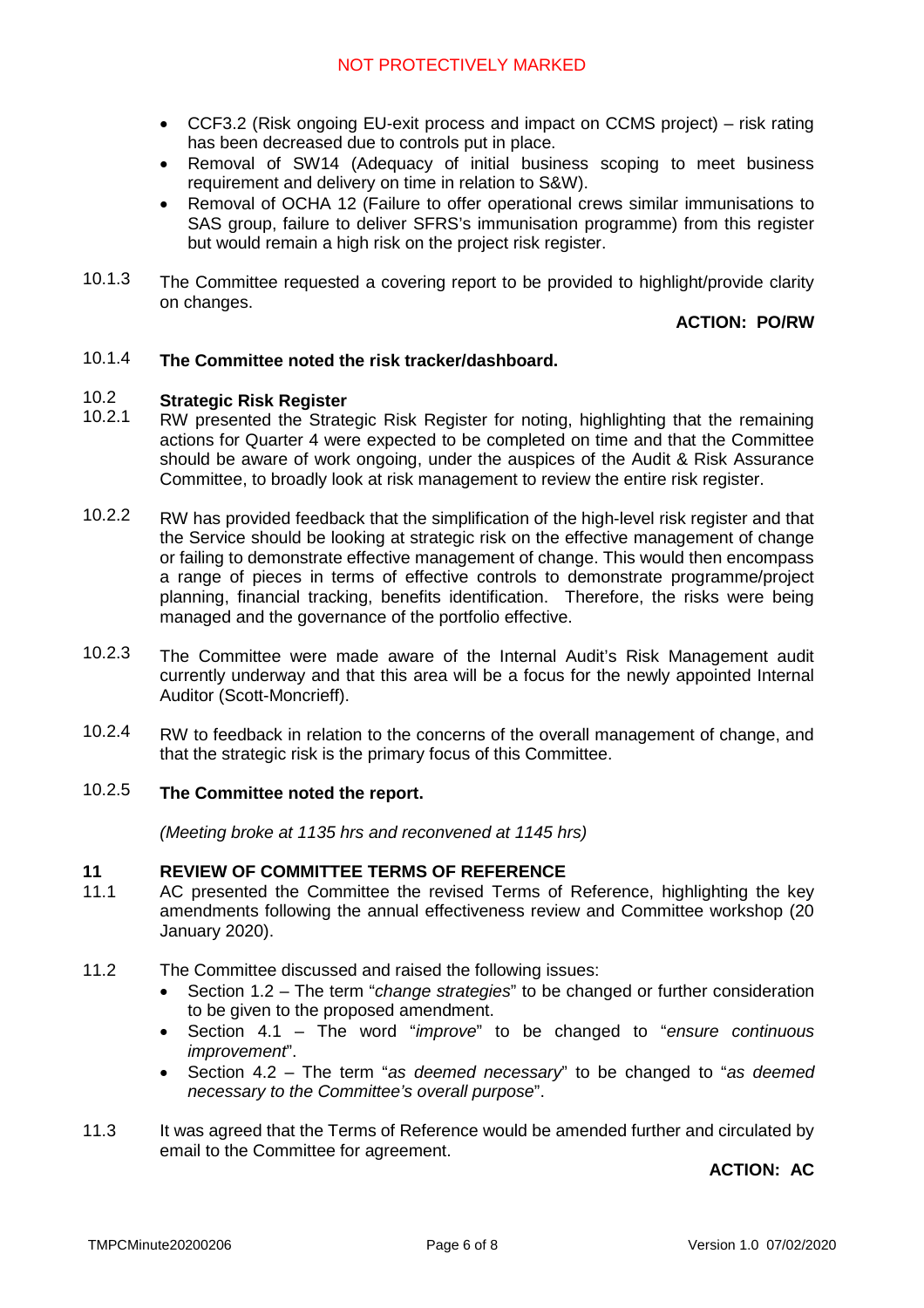### 11.4 **The Committee noted the amended terms of reference and the proposed further amendments required.**

*(J MacDonald and A Girrity joined the meeting at 1200 hrs)*

## **12 COMMITTEE ROLLING FORWARD PLAN**

#### 12.1 **Committee Forward Plan**

- 12.1.1 The following was noted:
	- Command and Control Futures (standing agenda item)
	- People and Training Systems (refreshed report)
	- RRU Evaluation Report.
	- Newbridge Training Facilities to be removed

### 12.2 **Items for consideration at Future IGC, Board and Strategy Day Meetings**

- 12.2.1 The following was noted for the IGC:
	- People and Training Systems Project and any other wider corporate issues to ensure that they are in the consciousness of Board Members.

#### **13 REVIEW OF ACTIONS**

- 13.1 The Committee agreed to reopen actions 7.7.3 and 7.8.3.
- 13.2 AC confirmed the 6 new actions arising during the meeting.

#### **14 DATE OF NEXT MEETING**

- 14.1 The next meeting is scheduled to take place on Thursday 7 May 2020 at 1000hrs in Meeting Room 1, East Service Delivery Area Headquarters, 28 Claylands Road, Newbridge, EH28 8LF
- 14.2 There being no further matters to discuss, the meeting closed at 1215 hrs.

### **PRIVATE SESSION**

#### **15 MINUTES OF PREVIOUS TMPC PRIVATE MEETING: 7 NOVEMBER 2019**

15.1 The minutes of the private meeting held on 7 November 2019 were approved, subject to minor formatting issues, as a true record of the meeting

#### **16 PRIVATE ACTION LOG**

16.1 The Committee considered the action log and noted the updates.

#### **17 SERVICE TRANSFORMATION PROJECTS**

- 17.1 17.1.1 **Service Delivery Model Programme – Change Request and Updated Framework Document**
	- JMcD presented the Project Change Request and Updated Framework Document, highlighting the merger of the Demand Based Watch Duty System and Urban on Call projects due to their close alignment and overlapping areas. The intended outcomes have not been altered.

#### 17.1.2 **The Committee noted the Change Request and Updated Framework Document.**

#### 17.2 **Service Delivery Model Framework – Phase One Closing Report and Appendices**

17.2.1 JMacD presented the Phase One Closing Report, highlighting the significant work undertaken noting that the report had been submitted and approved by POB and SLT, outlined the timescales for all 3 phases, RVDS report kept separate from composite